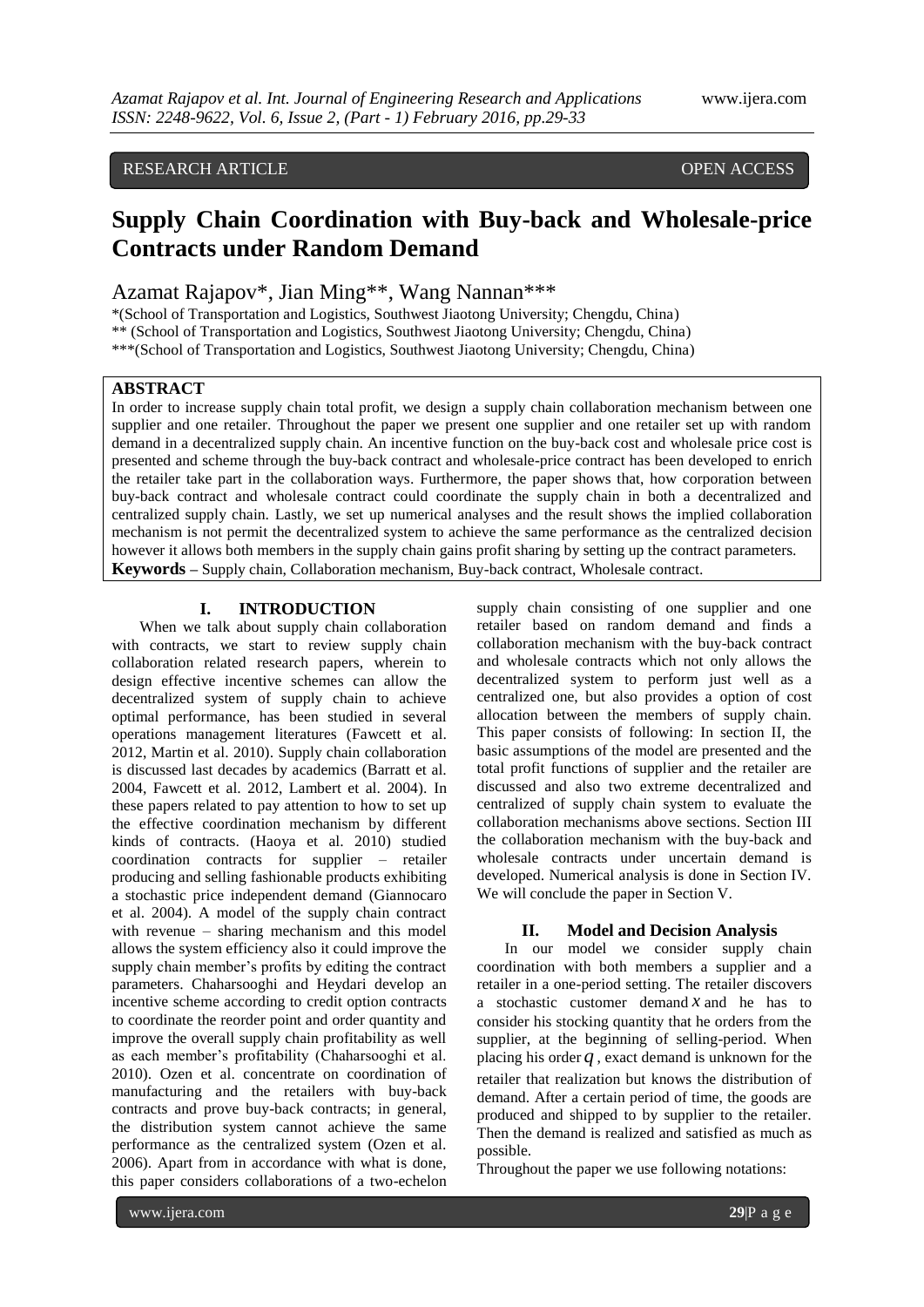| $\prod$ <sup>s</sup> | Supplier's profit |  |
|----------------------|-------------------|--|
|----------------------|-------------------|--|

| $\prod^r$ | Retailer's profit                              |  |  |
|-----------|------------------------------------------------|--|--|
| S         | Salvage cost for retailer                      |  |  |
|           | $\sim$ $\sim$<br>$\sim$ 1 $\sim$ $\sim$ $\sim$ |  |  |

- *q* Order quantity for retailer
- *p* Selling price for retailer
- *c* Production cost for the supplier
- *w* Wholesale price
- *u* Shortage value for retailer

For the given value of the order quantity, supplier's profit is given by

$$
\Pi^s = (w - c)q
$$
 (1)

For the given value of the order quantity retailer's profit is given by

$$
\Pi' = p \min\{q, x\} + S[q - x]^+ - u[x - q]^+ - wq \quad (2)
$$

Where

$$
[q-x]^{+} = \max\{0, q-x\},
$$
  

$$
[x-q]^{+} = \max\{0, x-q\}
$$

When the retailer places his order, only the distribution of the demand  $F(x)$  and the density function  $f(x)$  are known. By Eq. (2), the expected profit for the retailer is given by

#### **A. Supply chain decentralized decision**

In the supply chain decentralized decision situation on the supplier and retailer optimize their objective functions individually and retailer defines optimal order quantity that achieves highest expected profit depending on the wholesale price of the supplier.

supplier.

\n
$$
E(\Pi') = p \int_{0}^{q} xf(x) dx + p \int_{q}^{\infty} q f(x) dx +
$$
\n
$$
+ S \int_{0}^{q} (q-x) f(x) dx - u \int_{q}^{\infty} (x-q) f(x) dx - wq \quad (3)
$$

First derivative of function  $E(\prod^r)$  on the order quantity is *q* solved by

equantly is *q* solved by  
\n
$$
\frac{dE(\Pi')}{dq} = p \int_{q}^{\infty} f(x) dx + S \int_{0}^{q} f(x) dx + u \int_{0}^{\infty} f(x) dx - w \quad (4)
$$

Let's the right of the Eq. (4) equals to zero then optimal order quantity in decentralized situation  $q_{\text{dec}}^*$ can be calculated solving the following equation:

$$
F(q_{dec}^*) = \frac{u + p - w}{u + p - S}
$$
 (5)

That  $F(x)$  represents a continuous probability distribution of the random variable *x*

#### **B. Supply chain centralized decision**

In the supply chain centralized decision situation the profit decision problem apart from decentralized decision can be defined as a joint optimal problem. Thus the actual total profit of the supply chain is given by

given by  
\n
$$
\prod_{i=1}^{c} p \min\{q, x\} + \max\{h, S\} [q - x]^{+} - u[x - q]^{+} - cq
$$
 (6)

Wherein  $\prod_t^c$  intends for the actual total profit of the supply chain and  $h$  intends for the salvage value for the supplier. The expected total profit function is given by

given by  
\n
$$
E(\Pi_t^c) = p \int_0^q xf(x) dx + p \int_q^{\infty} qf(x) dx +
$$
\n
$$
+ \max(h, S) \int_0^q (q - x) f(x) dx - u \int_q^{\infty} (x - q) f(x) dx - cq \quad (7)
$$

By solving the Eq. (7) the first derivative of function  $E(\prod_t^c)$  on the order quantity q and let it equal to zero the supplier and retailer define the optimal order quantity  $q_{cen}^*$  able to get maximal

expected profit for the entire supply chain.  
\n
$$
F(q_{cen}^{*}) = \frac{u + p - c}{u + p - \max\{h, S\}}
$$
\n(8)

Similarity between Eq. (5) and Eq. (8), normally  $w \geq c$ ,  $S \leq \max\{S, h\}$ , thus it is without any doubt can be verified that the decentralized decision situation more order quantity will be placed by retailer then the decentralized decision situation, that leads to maximal total profit for entire supply chain. Hence it is necessary that collaboration mechanism would be set up to gain higher total profit of supply chain.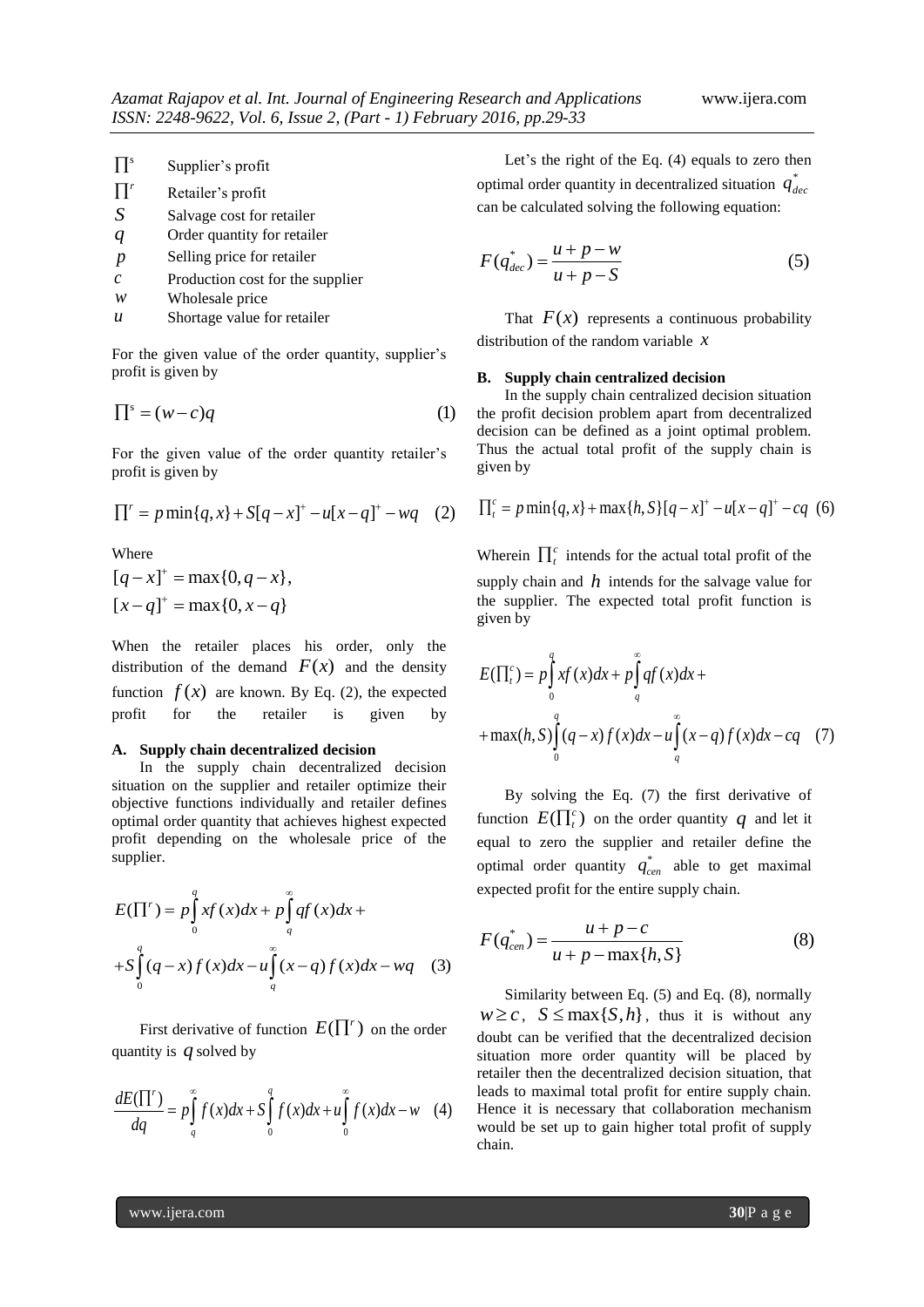## **III. Supply chain collaboration mechanism**

According to the analyses of supply chain centralized decision and decentralized decision represents that in the decentralized system scenario without collaboration the expected total profit of the entire supply chain is generally lower than in centralized scenario one. Salvaging at the supplier is more profitable than salvaging at the retailer because the supplier could redirect the unsold or not-needed units to the market of remanufacture and get positive revenue. This chance becomes significant if the supplier offers buy-back option to the retailer (Ozen et al. 2010). Hence here consider a variable buy-back cost that the supplier promises to offer to the retailer when the ordered amount of the retailer more than market demand at the end of the selling period. Let *b* denote the buy-back cost the supplier has to pay for every unit. Then the actual total profit of the supplier and retailer and also total profit of the entire supply chain after introducing buy-back cost are then given by

$$
\Pi_{col}^{s} = (w - c)q + (h - b)[q - x]^{+}
$$
 (9)

$$
\Pi_{col}^{s} = (w - c)q + (h - b)[q - x]^{+}
$$
(9)  

$$
\Pi_{col}^{r} = p \min\{q, x\} - u[x - q]^{+} - wq + b[q - x]^{+}
$$
(10)  

$$
\Pi_{t}^{em} = p \min\{q, x\} + h[q - x]^{+} - u[x - q]^{+} - cq
$$
(11)

$$
\prod_{t=1}^{e^{m}} p \min\{q, x\} + h[q - x]^{+} - u[x - q]^{+} - cq \qquad (11)
$$

By similarity between Eq. (6) and Eq. (11), its surely that total profit of supply chain in decentralized decision and the total profit of the entire supply chain after entering incentive function are different depending on the order quantity of the retailer salvaging at the supplier is more profitable than salvaging at the retailer, that is  $h \geq S$ 

By Eq. (10) the expected profit of the retailer is given by

by  
\n
$$
E(\Pi_{col}^r) = p \int_0^q xf(x)dx + p \int_q^\infty qf(x)dx - u \int_q^\infty (x - q) f(x)dx
$$
\n
$$
-wq + b \int_0^q (q - x) f(x)dx \qquad (12)
$$

After solving this first derivative of function  $E(\prod_{col}^{r})$  on the order quantity  $q$  and let it equals to zero, the retailer defines the optimal order quantity that can get maximal expected profit. The optimal order quantity  $q_{col}^*$  can be calculated solving as following:

$$
F(q_{col}^{*}) = \frac{u + p - w}{u + p - b}
$$
 (13)

Note that buy-back contract cannot make the distribution system can get the same performance as the centralized system. Hence, it needed to introduce wholesale price contract different from the buy-back contract realize the perfect supply chain collaboration. Let's accept that buy-back price *b* and wholesale price  $w$  that the decisions of the supplier purpose to get the higher total profit of the supply chain and the supplier directs to the retailer to choose overall optimal decision. To surely that the retailer chooses this value of order quantity that incurs overall maximal expected total profit, the supplier must fix the buy-back cost  $b$  and wholesale price *w* so that following equation holds:

$$
F(q_{col}^{*}) = F(q_{cen}^{*})
$$
  
\n
$$
\frac{u + p - w}{u + p - b} = \frac{u + p - c}{u + p - \max\{h, S\}}
$$
 (14)

After solving this Eq. (14) the optimal wholesale price *w* as a function of buy-back price *b* is achieved:

achieved:  
\n
$$
w^{opt} = u + p - \frac{u + p - c}{u + p - \max\{h, S\}} (u + p - b) \quad (15)
$$

To ensure that in each combination the buy-back cost and wholesale price that satisfied the above equation that retailer chooses the overall optimal order policy that leads to maximal expected total profit of the entire supply chain. According to the supply chain members agree with collaboration model, after introducing incentive methods the expected profits of supplier and retailer might be more than that with decentralized decision situation, requires to fulfill as follows:

$$
E(\prod_{col}^{r}) \ge E(\prod_{dec}^{r})
$$
 and  $E(\prod_{col}^{s}) \ge E(\prod_{dec}^{s})$ 

So far, it has been developed that collaboration mechanism that gain an overall optimal performance of the entire supply chain.

#### **IV. Numerical analyses**

In order to discuss the model and illustrate the conclusion more clearly, this section through numerical example analysis the supply chain decision results in both decentralized and centralized system are calculated and also get the better understanding collaboration model. In this section we use following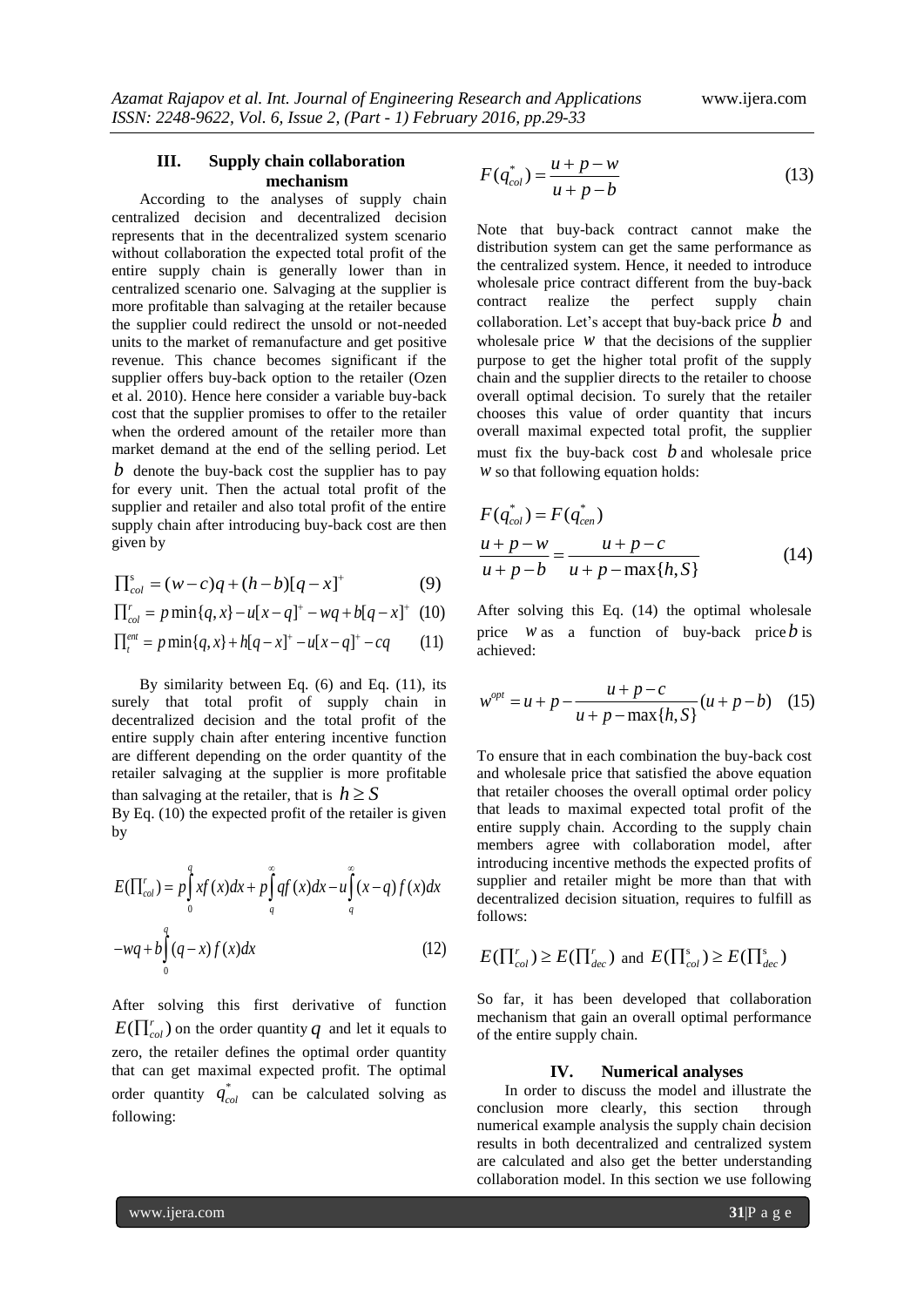parameters: wholesale price of the selling product is  $w = 100\$ . The production cost for the supplier  $c = 60\$ . For the retailer selling price per unit for the market  $p = 130\$ \$ and shortage  $\cos t u = 85\$ . For the retailer salvaging price per unit  $S = 35\$ \$ and salvaging price for the supplier  $h = 50\$ . Random variable x is on the market that we get the range of random variable from 100 to 200 to make easy numerical calculation. That density function is

density function is  

$$
f(x) = 1/(200-100)
$$
  $100 \le x \le 200$  (17)

Then probability distribution becomes:  

$$
F(x) = (x - 100/200 - 100) \quad 100 \le x \le 200 \text{ (18)}
$$

#### **A. Decision Analysis of Supply Chain**

From the Eq. (5) and Eq. (18) density function optimal order quantity of the retailer in supply chain decentralized decision can be solved as

$$
\frac{q_{dec}^{*} - 100}{200 - 100} = \frac{u + p - w}{u + p - S}
$$
(19)

After this simple calculation the optimal order quantity  $q_{dec}^*$  becomes 163 units. Supplier expected profit is  $E(\prod^s)$  is 6670 USD and expected profit of retailer  $E(\prod^r)$  is equals to 2880 USD after that the total entire supply chain  $E(\prod_{t}^{ent})$  is equals to 9550 USD, Then, optimal order quantity of the retailer in supply chain  $q_{cen}^*$  is equal 193 units. Maximal expected profit of entire supply chain  $E(\prod_t^c)$  is equals to 10542.5 USD. Table 1 is illustrated that expected supply chain total profit in both centralized and decentralized decision.

| #                    | <b>Decentralized</b><br>decision | <b>Centralized</b><br>decision |
|----------------------|----------------------------------|--------------------------------|
| *                    | 163                              | 193                            |
| $E(\prod^s)$         | 6670                             |                                |
| $E(\prod^r)$         | 2880                             |                                |
| $E(\prod_{i}^{ent})$ | 9550                             | 10542                          |



#### **B. Running Collaboration Mechanism Application**

Optimal wholesale price as function of buy-back cost is given by

$$
w^{opt}=91+0.93b
$$

Where the constraint on the buy-back cost is attained  $E(\prod_{col}^{r}) \ge 2880$   $E(\prod_{col}^{s}) \ge 6670$ 

Buy-back cost is calculated from Esq.'s 
$$
(9)
$$
,  $(12)$  and  $(17)$ 

$$
96 \le b \le 104
$$

The result of the total summarized numerical analyses is shown in Table 2. It's shown that if buyback cost is increasing the wholesale price cost also increases as the expected profit of the supplier increase and retailer's expected profit is decreases.

|     | w   | $E(\prod^s)$ | $E(\prod^r)$ | $E(\prod_t^{ent})$ |
|-----|-----|--------------|--------------|--------------------|
| 97  | 104 | 6671         | 3872         | 10542              |
| 98  | 106 | 6808         | 3735         | 10542              |
| 98  | 107 | 6919         | 3623         | 10542              |
| 99  | 107 | 7048         | 3511         | 10542              |
| 100 | 108 | 7147         | 3396         | 10542              |
| 101 | 109 | 7246         | 3283         | 10542              |
| 102 | 110 | 7374         | 3169         | 10542              |
| 103 | 110 | 7502         | 3055         | 10542              |
| 104 | 111 | 7601         | 2942         | 10542              |

Table 2. Result of numerical calculation

#### **V. Conclusions**

This paper illustrated the problem of supply chain collaboration for the decentralized with one supplier and one retailer under uncertain and random demand. The buy-back and wholesale price contract model are used. In order to better understanding the collaboration model of supply chain the numerical analysis is done. This paper proved that by adjusting the parameters of buy-back and wholesale price contract design members lead the supplier and the retailer to increase profits comparing with decentralized supply chain by setting the parameters.

#### **REFERENCES**

- [1.] Fawcett, S.E., Fawcett, A.M., Watson, B.J. and Magnan, G. (2012), "Peeking inside the Black Box: Toward an Understanding of Supply Chain Collaboration Dynamics", *Journal of Supply Chain Management*, Vol.48, pp.44-72.
- [2.] [Martin Albrecht.](http://www.amazon.com/Martin-Albrecht/e/B0034Q1SDK/ref=dp_byline_cont_book_1) Supply Chain Coordination Mechanisms: New Approaches for Collaborative Planning (Lecture Notes in Economics and Mathematical Systems) 2010th Edition